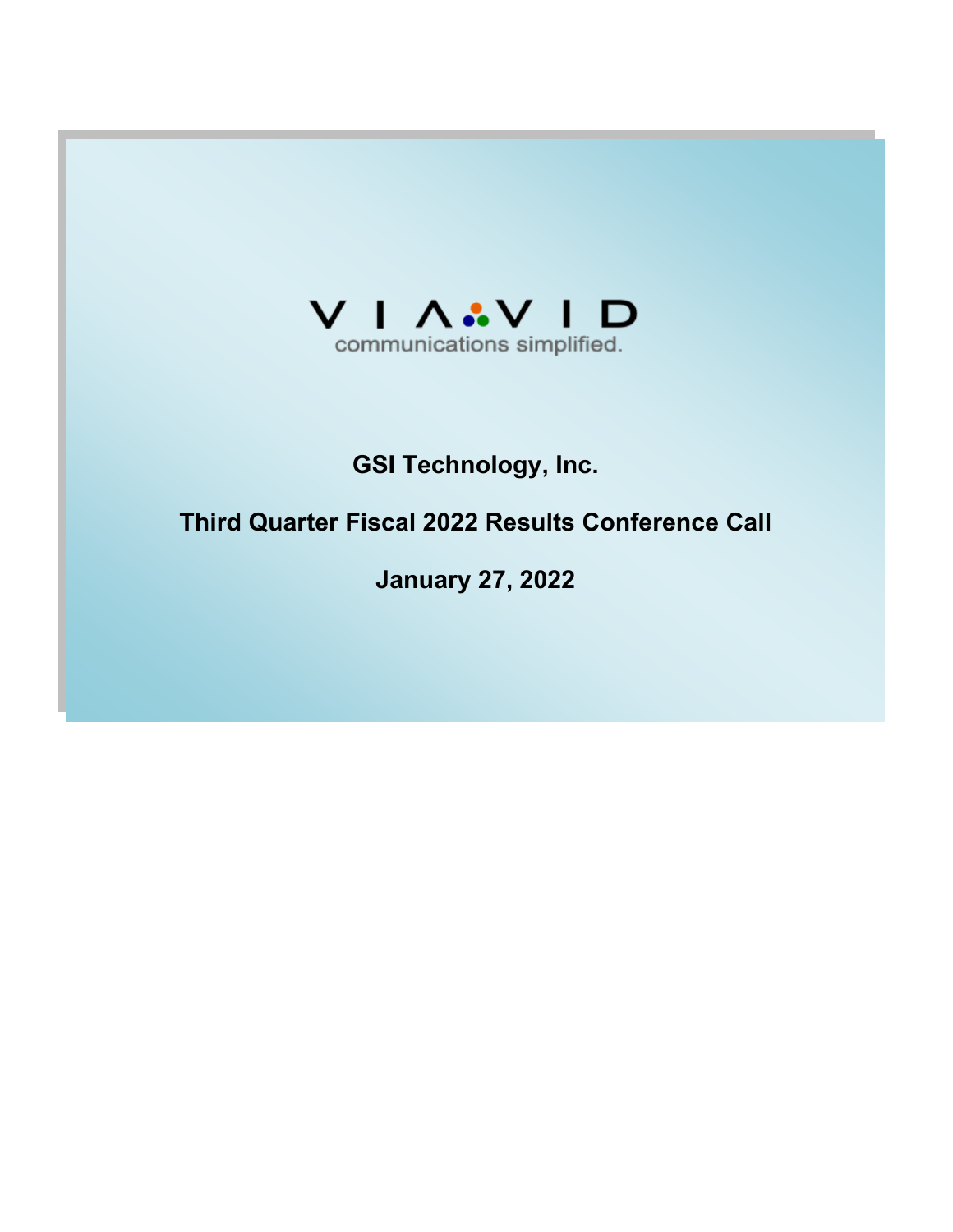# **C O R P O R A T E P A R T I C I P A N T S**

**Lee-Lean Shu,** *Chairman, President and Chief Executive Officer*

**Didier Lasserre,** *Vice President, Sales,* 

**Douglas Schirle***, Chief Financial Officer*

# **C O N F E R E N C E C A L L P A R T I C I P A N T S**

**Jeffrey Bernstein,** *Cowen*

# **P R E S E N T A T I O N**

#### **Operator**

Welcome to GSI Technology's Third Quarter Fiscal 2022 Results Conference Call.

At this time, all participants are in a listen-only mode. Later we will conduct a question-and-answer session. At that time, we will provide instructions for those interested in entering the queue for the Q&A.

Before we begin today's call, the Company has requested that I read the following Safe Harbor statement. The matters discussed in this conference call may include forward-looking statements regarding future events and the future performance of GSI Technology that involved risks and uncertainties that could cause actual results to differ materially from those anticipated. These risks and uncertainties are described in the Company's Form 10-K filed with the Securities and Exchange Commission.

Additionally, I have also been asked to advise you that this conference call is being recorded today, January 27, 2022, at the request of GSI Technology.

Hosting the call today is Lee-Lean Shu, the Company's Chairman, President, and Chief Executive Officer. With him are Douglas Schirle, Chief Financial Officer, and Didier Lasserre, Vice President of Sales.

I would now like to turn the conference over to Mr. Shu. Please go ahead, sir.

#### **Lee-Lean Shu**

Good afternoon and thank you for joining us to review our fiscal third quarter 2022 financial results.

Our third quarter revenue grew year-over-year by 19% due to increased orders from our SRAM customer base, including network and telecom, military and defense, as well as automotive, medical, and test and measurement sectors. The increase in orders from other customers offset the lower orders from Nokia in the quarter. Gross margin improved by 800 basis points year-over-year, reflecting our ability to manage

1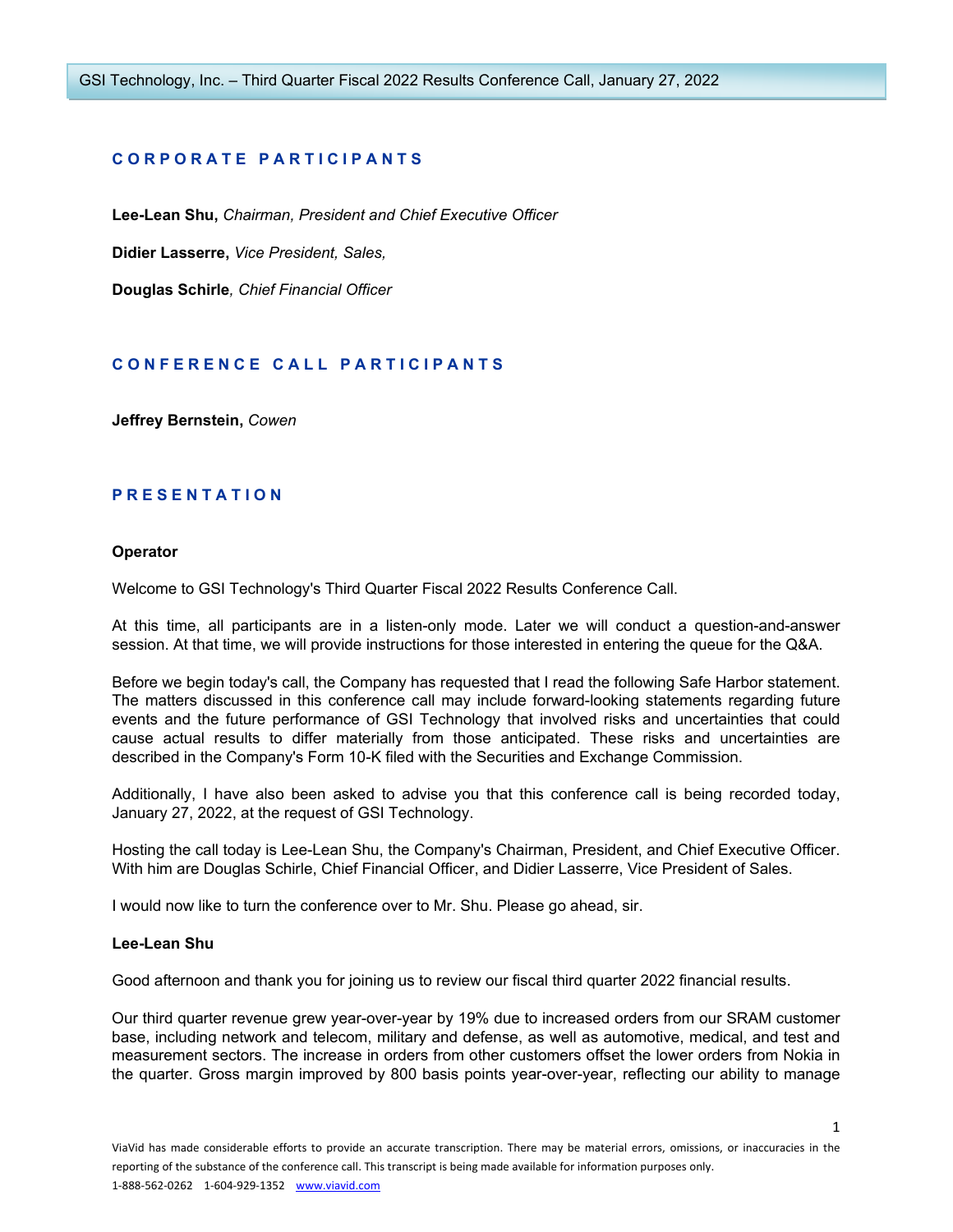our near-term supply chain challenges and increased costs. Our net loss narrowed year-over-year by 12%, and we ended the quarter with \$48.1 million cash, cash equivalents, and short-term investments

We continue to prioritize the allocation of our capital on R&D for the APU, which includes the software and API development for Gemini-I and the tape out for Gemini-II. The software development team continues to expand our library of algorithms and APIs for our targeted applications in Search. In February, we plan to release a compiler stack, and Didier will provide an overview of this in his section.

At the end of calendar 2021, we announced that GSI was among the leaders in the Billion-Scale Approximate Nearest Neighbor Search (ANNS) Challenge. We were encouraged by this outcome. The results showed that the APU technology and software performed on par with prominent industry leaders in AI, all with much broader resources than GSI. Contests teach us a lot about what we need to further develop and build, and how we can improve our performance.

Contests like Big ANN and the MAFAT Challenge are also effective ways to raise GSI's profile in our industry and with potential customers. These contests spotlight our team's capabilities and increase awareness of our APU unique value proposition. Last year, our first-place win in the MAFAT challenge resulted in our introduction to IAI/Elta, who engaged with GSI to develop a SAR image processing acceleration system using the APU and our software. Elta is funding the R&D to build a SAR system based on APU technology. Elta will grant an exclusive, perpetual license of the fast SAR algorithm to GSI to allow GSI to sell a SAR system including the algorithm to other customers. Assuming that the POC is successful, Elta will deploy the system in volume.

The GSI team continues to build a pipeline of customer engagement and increase our POC activity for the APU. In addition to the Elta SAR project, we are in discussions with several organizations to engage in POCs for a variety of use-cases for search applications we are targeting. Our current POC engagements include indexing medical images and text, encrypted communications, and natural language processing (NLP). A prime contractor is interested in testing a board for military and defense applications and we have a government agency considering the APU for object detection and facial recognition. We anticipate that a portion of these POCs will move to design-wins and eventually to production.

A few years back, once we had the Gemini-I chip available for testing, we made a strategic decision to pursue Search instead of the training and inference markets, where there were already large, well-funded competitors. The APU performed significantly better in search applications, and we decided to target our resources to develop that market. This has proven to be a good decision, as we are now seeing that Search may ultimately be a larger end-market. We recognized that the APU could work very efficiently with a trained database to rapidly search and deliver results, with low latency, low power consumption, and a scalable configuration. Accuracy, a smaller footprint, lowering the total cost of ownership, having "space-ready" chips, and reducing power consumption are key differentiators for the APU. We remain committed to our strategy and dedicating our capital to deliver the best technology for the rapidly growing search market.

Supply chain constraints continue to impact our order fulfillment. While there has been some improvement, the situation remains fluid. We have passed on some of the price increases and have factored in the extended lead times, but we do not expect significant relief from these constraints before the end of calendar year 2022. We have increased our operational focus on managing the supply chain to fulfill orders that we have in hand for the upcoming quarters. Doug will provide our outlook for the fourth quarter in his prepared comments.

This year will be a crucial year to proving out the feasibly of our groundbreaking APU technology. Our next important milestone is the release of the compiler stack in February. This release should accelerate customer adoption of our ground-breaking technology that can both lower enterprise AI capacity and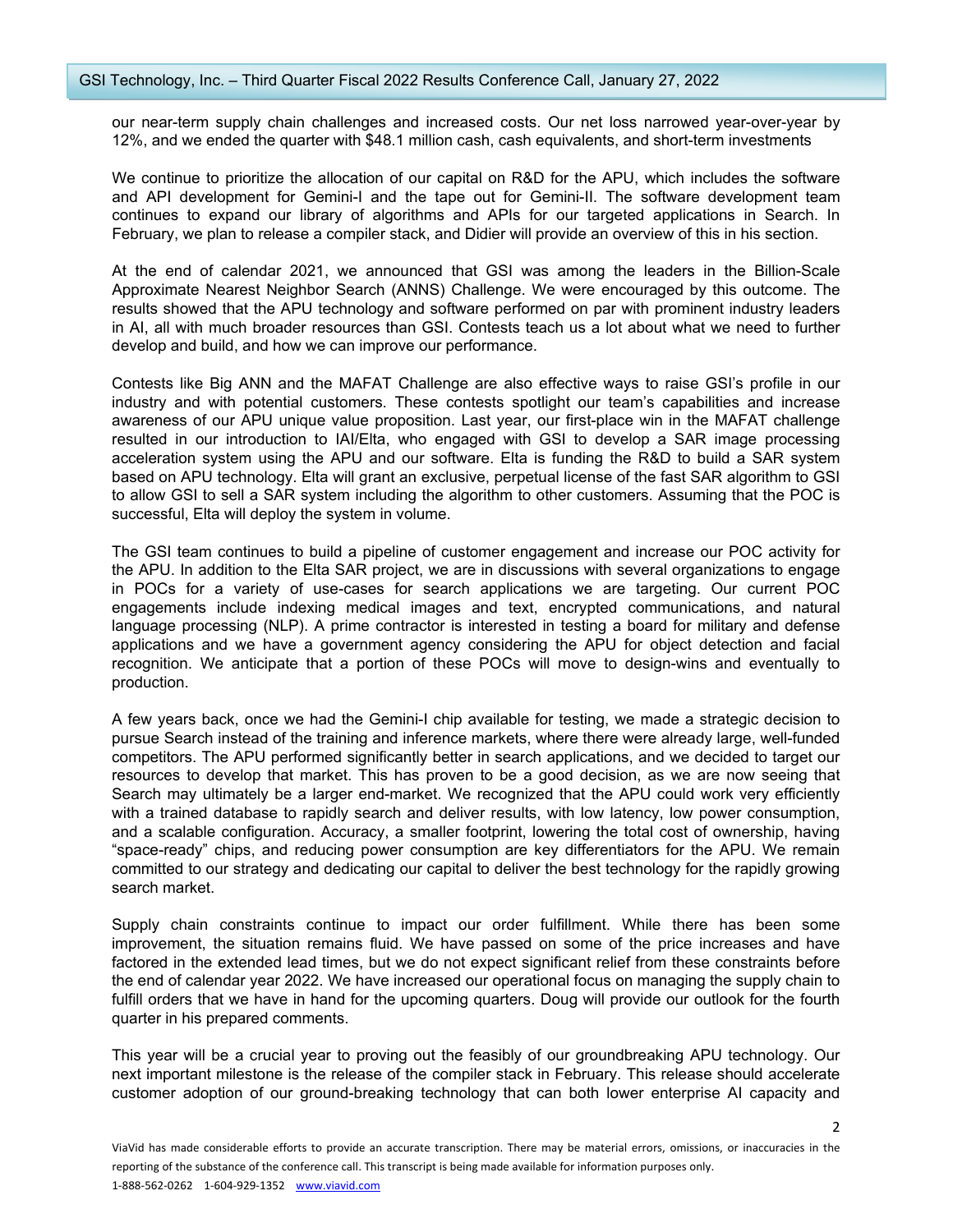bring that capability to stand-alone servers at the edge. We are in the early stages engaging with customers who recognize the APU's potential for their applications. The compiler stack should help us grow our pipeline. It is an exciting time for GSI, and our team is focused on acheiving our goals for current customer engagements, while continuing to build our pipeline new opportunities.

Now I'll hand the call over to Didier, who will discuss our business performance further.

Please go ahead, Didier.

## **Didier Lasserre**

As Lee-Lean stated, we have new customer engagements in multiple applications ranging from ecommerce to military and defense for various use-cases. In our approach to the search market, we are pursuing opportunities that align with the applications we feel the APU is best suited. Right now, our team is seeding the field, and we fully expect that some will bear fruit. Our approach to supporting these customer engagements depends on the end users' needs. For some, we loan them a board to demo, some of them access our Sunnyvale data center to run their models, and some have purchased boards. Each of these engagements target unique market applications, and the ultimate size of each opportunity may vary. Since many are in the early stages of development, it is challenging to measure. That said, they are all of sufficient size to merit allocating our resources.

Today, we are working with universities with unique applications with broad market opportunities, a prime contractor that could eventually turn into a large order, and a government agency evaluating the APU for border security. There's also an e-commerce company looking at the APU for natural language processing. You can see why we are excited about these engagements, as they could potentially develop into customers and growth markets. Our objectives are to make the POCs as successful as possible for each entity, expecting a portion to move to design-wins and eventually to production.

As part of GSI developing its strategy for the AI and HPC, or high-performance computing, acceleration markets, we will soon be releasing an APU Compiler Stack. This release will deliver the environment for software and AI developers to write full applications using C for our Leda-E and Leda-S PCIe boards. The release will include example applications and training materials. Customers that need a specific use-case algorithm can edit our large collection of vector library functions or write their own APU fragments in Python using our low-level Belex stack product.

Achieving the APU Compiler Stack milestone should accelerate customer adoption and is one of the most important steps in front of us to move the APU to the next level. As I said earlier, the GSI team has been busy creating APIs for search workloads like image indexing, object recognition, natural language processing, as well as HPC workloads in the enterprise, and real-time SAR, ATR, and signal classification at the edge. We have documented that the APU technology can offer enterprise AI capacity in an edge stand-alone server, in support of that migration. The APU compiler stack is a powerful tool for researchers and developers that promises to significantly expand the market application of our non-Von-Neumann processor.

To help build a pipeline, GSI will introduce a series of training seminars to support the customization of our APIs for specific applications. The APU technology is available in a PCIe board for enterprise and edge server applications, capable of searching tens of millions of vectors per board. The platform is highly scalable, allowing us to connect unlimited boards installed in servers. The hardware capability can also function as a cloud-based Software-as-a-Service, for OpenSearch and Elasticsearch acceleration.

Once we launch the compiler stack, we plan to provide more detail in a press release. Let me switch now to the customer and product breakdown for the third quarter.

3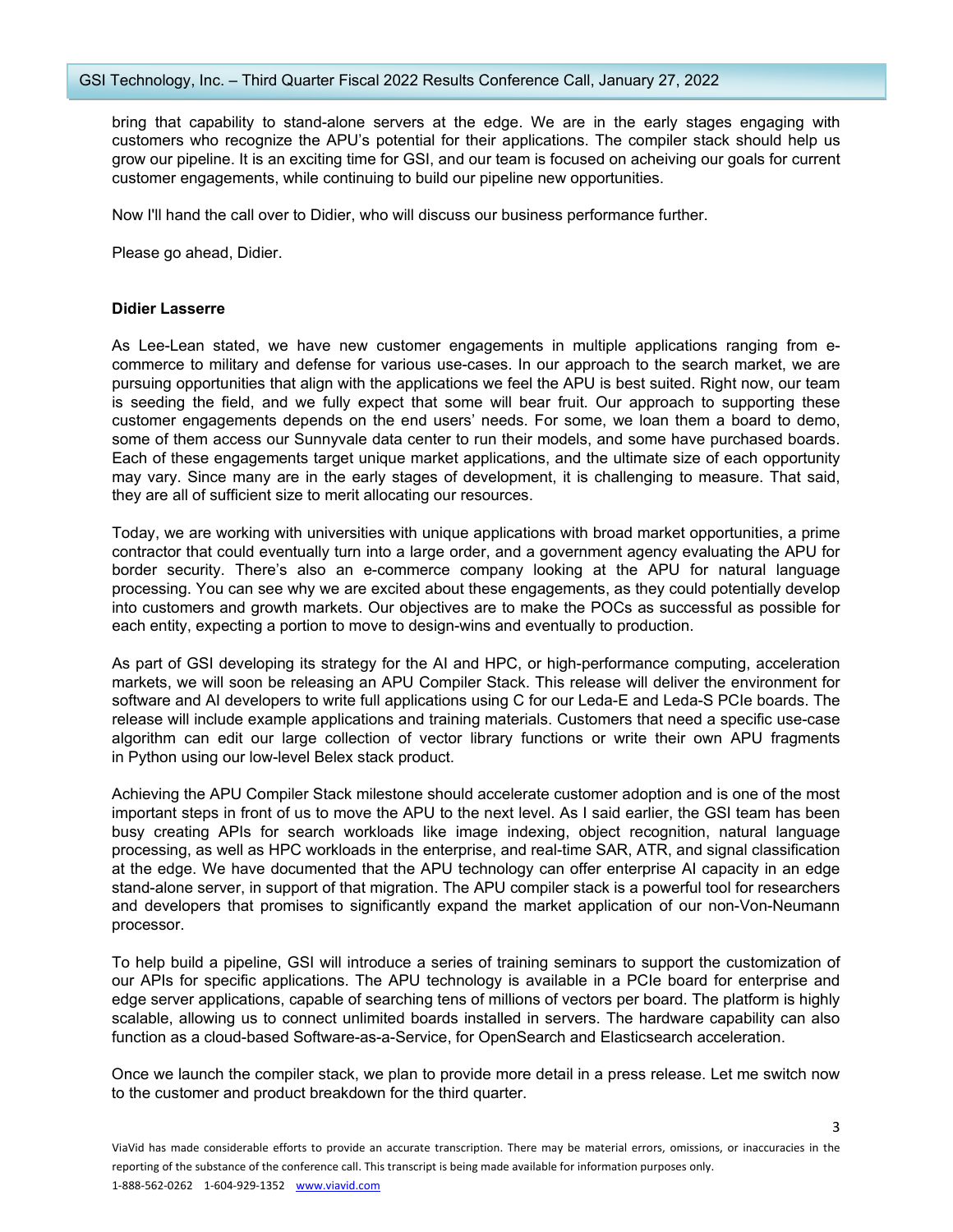In the third quarter of fiscal 2022, sales to Nokia were \$1.9 million, or 24.0% of net revenues compared to \$2.8 million, or 42.0% of net revenues, in the same period a year ago and \$1.9 million, or 23.8% of net revenues in the prior quarter. Military/defense sales were 27.1% of third quarter shipments compared to 26.0% of shipments in the comparable period a year ago and 27.4% of shipments in the prior quarter. SigmaQuad sales were 40.5% of third quarter shipments compared to 62.0% in the third quarter of fiscal 2021 and 52.4% in the prior quarter.

In closing, as Lee-Lean mentioned, we have ongoing challenges with supply chain constraints with substrate lead times out more than a year. Overall, the impact of increased wafer prices, assembly labor costs, rising substrate prices and expediting charges led us to raise prices to all our customers in December.

I'd now like to hand the call over to Doug…please go-ahead, Doug.

## **Douglas Schirle**

Thank you, Didier.

We reported a net loss of \$(4.6 million), or \$(0.19) per diluted share, on net revenues of \$8.1 million for the third quarter of fiscal 2022, compared to a net loss of \$(5.2 million), or \$(0.22) per diluted share, on net revenues of \$6.8 million for the third quarter of fiscal 2021and a net loss of \$(4.6 million), or \$(0.19) per diluted share, on net revenues of \$7.8 million for the second quarter of fiscal 2022.

Gross margin was 55.3% compared to 47.3% in the prior year period and 53.6% in the preceding second quarter. The changes in gross margin were primarily due to changes in product mix sold in the three periods.

Total operating expenses in the third quarter of fiscal 2022 were \$9.0 million, compared to \$8.3 million in the third quarter of fiscal 2021 and \$8.7 million in the prior quarter. Research and development expenses were \$6.2 million, compared to \$5.7 million in the prior year period and \$5.9 million in the prior quarter. Selling, general and administrative expenses were \$2.8 million in the quarter ended December 31, 2021, compared to \$2.6 million in the prior year quarter, and \$2.8 million in the previous quarter.

Third quarter fiscal 2022 operating loss was \$(4.5 million) compared to \$(5.2 million) in the prior year period and \$(4.5 million) in the prior quarter.

Third quarter fiscal 2022 net loss included net interest income and other expense of \$15,000 and a tax provision of \$64,000, compared to \$25,000 in net interest and other income and a tax provision of \$90,000 for the same period a year ago. In the preceding second quarter, net loss included net interest and other expense of \$(8,000) and a tax provision of \$42,000.

Total third quarter pre-tax stock-based compensation expense was \$740,000 compared to \$693,000 in the comparable quarter a year ago and \$716,000 in the prior quarter.

At December 31, 2021, the we had \$48.1 million in cash, cash equivalents and short-term investments and \$3.4 million in long-term investments, compared to \$54.0 million in cash, cash equivalents, and shortterm investments and \$5.8 million in long-term investments at March 31, 2021. With no debt, working capital was \$49.9 million as of December 31, 2021, versus \$56.0 million at March 31, 2021. As of December 31, 2021, stockholders' equity was \$66.8 million compared to \$75.6 million as of the fiscal year ended March 31, 2021.

Supply chain constraints have impacted our ability to fulfill all of our orders. While there has been some improvement, the situation remains fluid, and we do not expect significant relief from these constraints before the end of calendar year 2022. Given these constraints, current expectations for the upcoming fiscal fourth quarter are net revenues in a range of \$7.5 million to \$8.5 million, with gross margin of approximately 54% to 56%.

Operator at this point we will open the call to Q&A.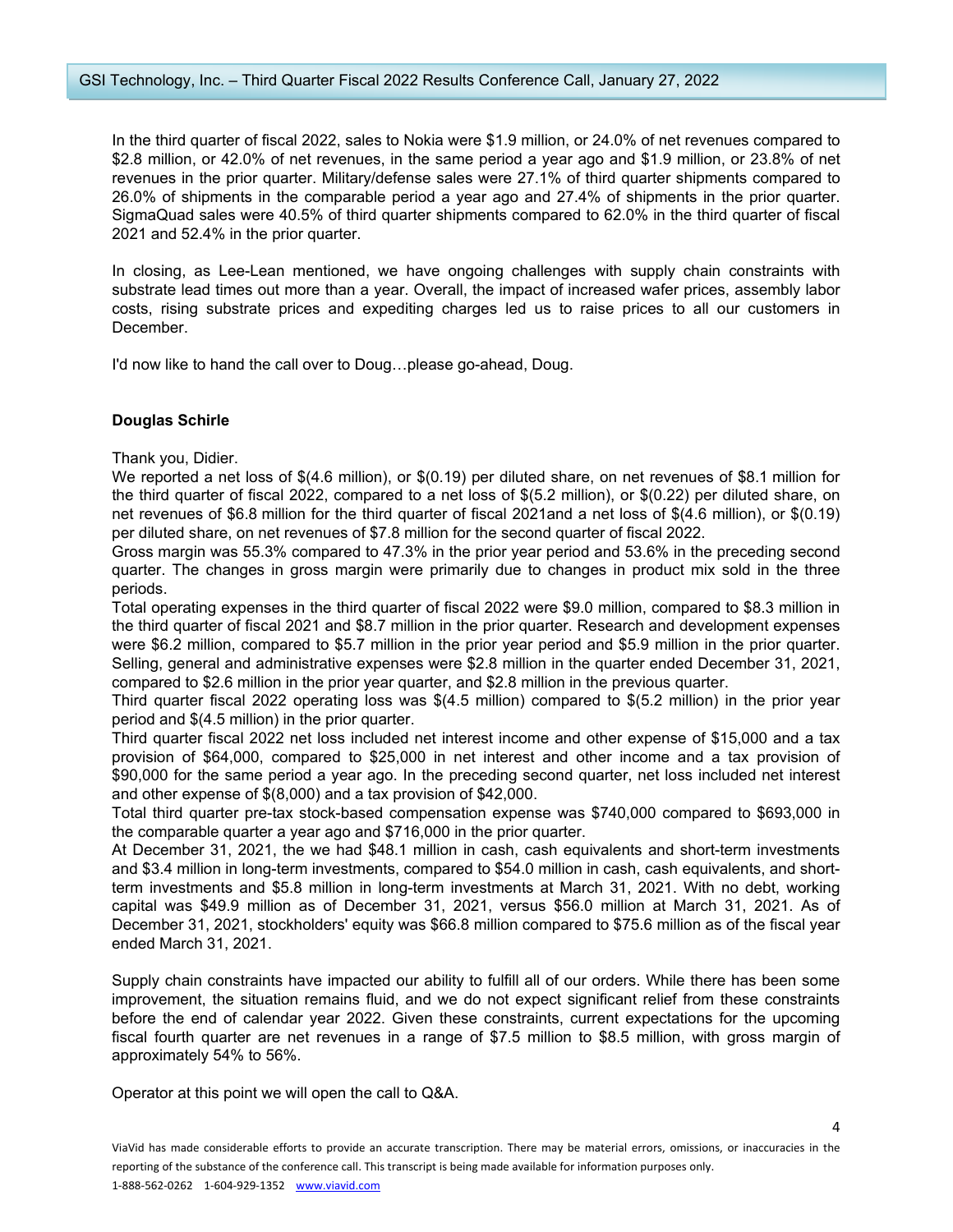## **Operator**

Thank you.

Our first question comes from the line of Jeff Bernstein with Cowen. You may proceed with your questions.

## **Jeffrey Bernstein**

Hi, guys. In terms of the orders that you have not been able to fulfill, are those gone? Do those go to someone else, or is that a backlog that's building up?

## **Didier Lasserre**

The majority of it is backlog that's built up. I mean, certainly, some of them where we have multiple sources may have gone. With that said, it's a very small percentage of our business. The majority of it is sitting there and will be fulfilled later.

## **Jeffrey Bernstein**

Got you. Okay, and then can you just give us a quick update on the Rad-Tolerant efforts?

## **Didier Lasserre**

Sure. The Rad-Tolerant, we spoke in the past, we've had some shipments out, in fact, on some Rad-Hard as well. And so some of those we are in the prototype stages. We're waiting for them to do their testing. It takes some amount of time. What we didn't discuss is, in this quarter we actually booked another prototype for actually a Rad-Hard device. So we have a Rad-Hard on the books now that will ship hopefully this quarter. And again, it's for prototyping for a satellite that will go into production in a couple of years. So we're starting to still see some prototyping. As we mentioned in the past, the Rad-Hard still is a bit of a challenge, because some of the meetings we still can't have. But the Rad-Tolerant we're still seeing, certainly, traction there.

#### **Jeffrey Bernstein**

Okay. And then, there was the issue of actually getting some of these parts into space before some people would look at using them. Where are we on getting a ride?

#### **Didier Lasserre**

Right. Exactly. That's called heritage. So once you get heritage, which is proving that your parts work in space, it certainly makes our job with most customers very easy. In fact, we've had several customers that have said that they're going to wait for heritage before they move forward. Some of the parts that we shipped in I want to say summer of last year, it was late summer, maybe calendar third quarter, those were going to be our first parts that can get into space. Those are being put on the satellites being assembled now. So we're hoping it's launched sometime this year, and we certainly don't have control of when that happens. We are following up with that customer often, and right now it's sometime in Calendar 2022 they will be in space. If you recall, that was a demo system for a possible constellation in the future, but that would give us our first heritage, and we're hoping that's this year.

## **Jeffrey Bernstein**